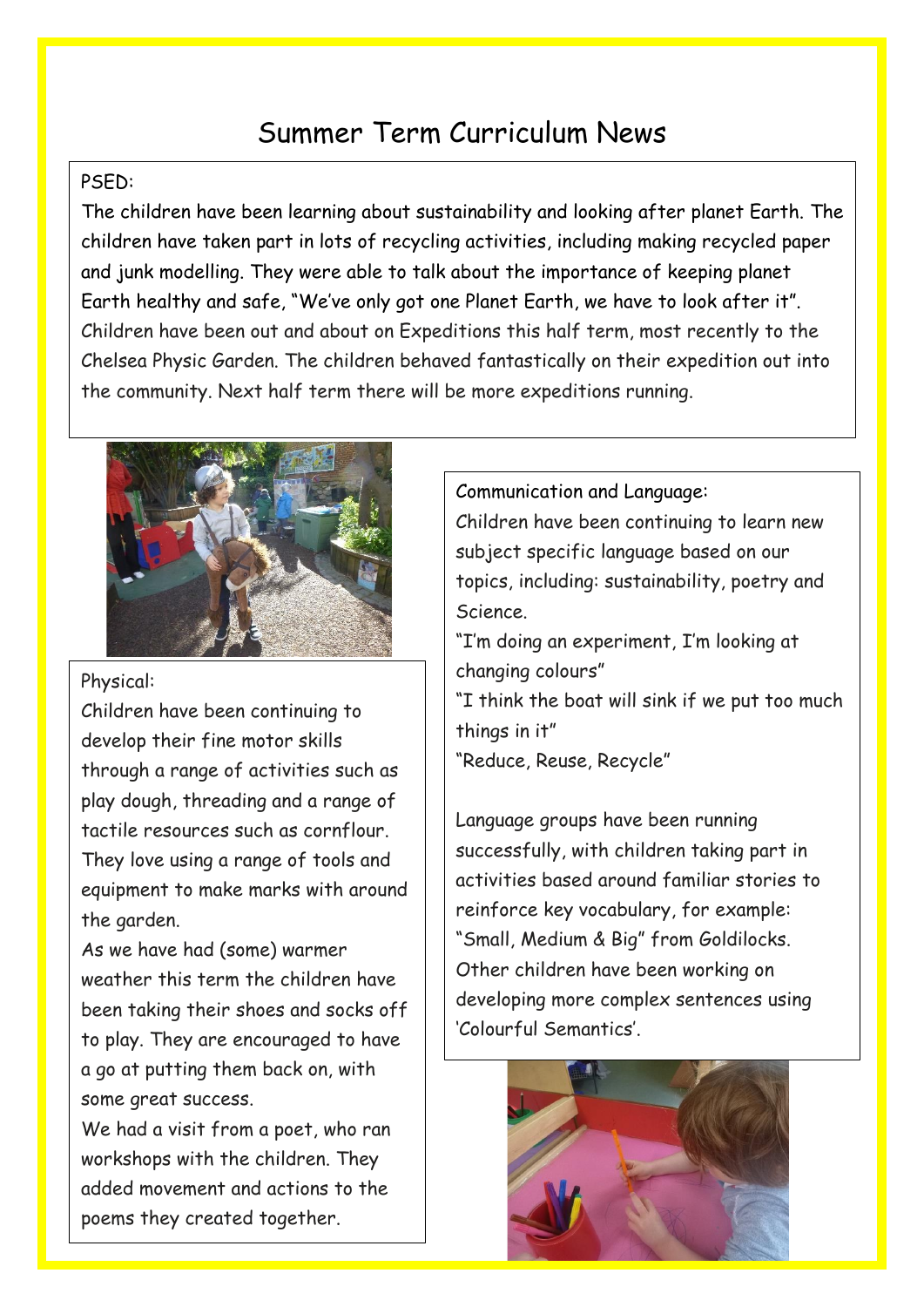## Literacy:

We have been exploring different types of poetry. They children have written their own rhyming poems, shape poems and list poems and we shared them all together in a special group time.

The children took part in a workshop 'Phonics Day' where they took part in oral blending and segmenting activities.

We have welcomed back to school parent readers this half term, which the children have really enjoyed. Many thanks to the parents who have signed up!



Understanding the World: Children have been loving the hot weather and the ever changing garden. They are continuing to work with the gardener to begin harvesting the vegetables we have grown.

The children have been cooking with the foods from the garden and recently made broad bean stew and focaccia with herbs. During science week the children have taken part in a range of science experiments such as making volcanoes and exploring electrical circuits. They have been making predictions about what they think might happen.

## Maths:

Children have been exploring shape through a range of activities including parachute games, looking at shape poems and shape printing. Children have been using their knowledge of shape when exploring construction kits. They are use mathematical language to describe shapes, for example "It's got 4 sides, it's a square".

During Science Fortnight children have been looking at capacity, weight and distance through a range of science experiments such as "biggest splash" and "Mr Archimedes bath"